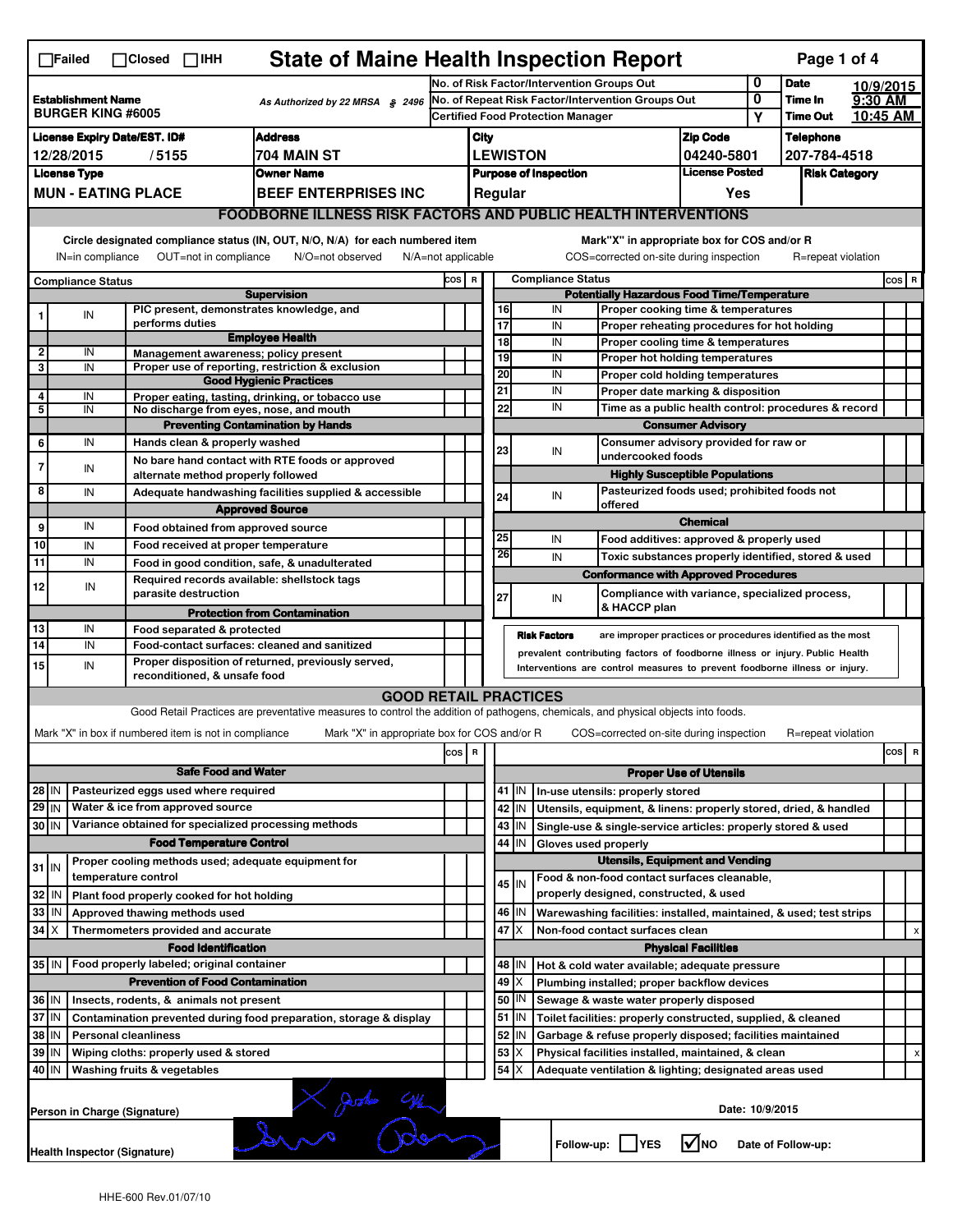|                                                       |                               |    | <b>State of Maine Health Inspection Report</b> |                   |                               | Page 2 of 4                      |  |  |  |  |
|-------------------------------------------------------|-------------------------------|----|------------------------------------------------|-------------------|-------------------------------|----------------------------------|--|--|--|--|
| <b>Establishment Name</b><br><b>BURGER KING #6005</b> |                               |    | As Authorized by 22 MRSA                       | 10/9/2015<br>Date |                               |                                  |  |  |  |  |
| License Expiry Date/EST. ID#<br>12/28/2015<br>/5155   | <b>Address</b><br>704 MAIN ST |    | City / State<br><b>LEWISTON</b>                | /ME               | <b>Zip Code</b><br>04240-5801 | <b>Telephone</b><br>207-784-4518 |  |  |  |  |
|                                                       |                               |    | <b>Temperature Observations</b>                |                   |                               |                                  |  |  |  |  |
| Location                                              | <b>Temperature</b>            |    |                                                | <b>Notes</b>      |                               |                                  |  |  |  |  |
| <b>CHHESE SANDBAR</b>                                 | 41                            |    |                                                |                   |                               |                                  |  |  |  |  |
| walk-in cooler                                        | 25                            |    |                                                |                   |                               |                                  |  |  |  |  |
| hot water                                             | 110 plus                      |    |                                                |                   |                               |                                  |  |  |  |  |
| Eggs                                                  | 142                           | hh |                                                |                   |                               |                                  |  |  |  |  |

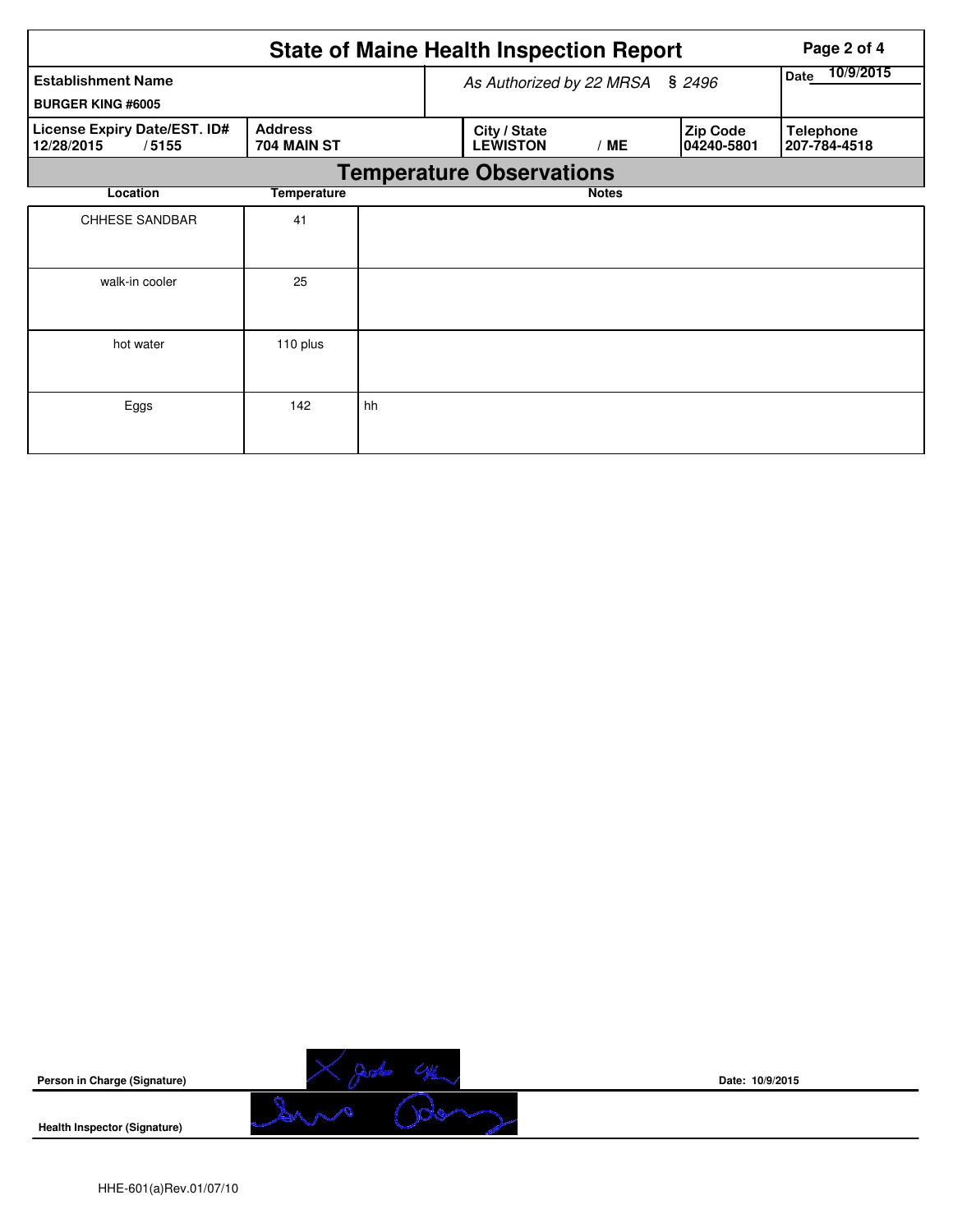|                                                                                                                                | Page 3 of 4                   |                                                                                                                                                    |           |                               |                          |
|--------------------------------------------------------------------------------------------------------------------------------|-------------------------------|----------------------------------------------------------------------------------------------------------------------------------------------------|-----------|-------------------------------|--------------------------|
| <b>Establishment Name</b>                                                                                                      |                               |                                                                                                                                                    |           |                               | 10/9/2015<br><b>Date</b> |
| <b>BURGER KING #6005</b>                                                                                                       |                               |                                                                                                                                                    |           |                               |                          |
| License Expiry Date/EST. ID#<br>12/28/2015<br>/5155                                                                            | <b>Address</b><br>704 MAIN ST | City / State<br><b>LEWISTON</b>                                                                                                                    | <b>ME</b> | <b>Zip Code</b><br>04240-5801 |                          |
|                                                                                                                                |                               | <b>Observations and Corrective Actions</b>                                                                                                         |           |                               |                          |
|                                                                                                                                |                               | Violations cited in this report must be corrected within the time frames below, or as stated in sections<br>8-405.11 and 8-406.11 of the Food Code |           |                               |                          |
| 34: 4-302.12.(A): N: Inadequate number of food temperature measuring devices provided.                                         |                               |                                                                                                                                                    |           |                               |                          |
| INSPECTOR NOTES: Thermometers needed all refrigeration units                                                                   |                               |                                                                                                                                                    |           |                               |                          |
| 47: 4-601.11.(B): C: Food contact surfaces of cooking equipment not clean.                                                     |                               |                                                                                                                                                    |           |                               |                          |
| INSPECTOR NOTES: clean all cooking equipment                                                                                   |                               |                                                                                                                                                    |           |                               |                          |
| 47: 4-602.13: N: Non-food contact surfaces are not cleaned at a frequency necessary to preclude accumulation of soil residues. |                               |                                                                                                                                                    |           |                               |                          |
| INSPECTOR NOTES: clean exterior of trash containers-clean back of equipment                                                    |                               |                                                                                                                                                    |           |                               |                          |
| 49: 5-205.15: C: Plumbing system not properly maintained in good repair.                                                       |                               |                                                                                                                                                    |           |                               |                          |
| INSPECTOR NOTES: warewashjing sink faucets leaks                                                                               |                               |                                                                                                                                                    |           |                               |                          |
| 53: 6-201.11: N: Floors, walls, and ceilings are not smooth and easily cleanable.                                              |                               |                                                                                                                                                    |           |                               |                          |
| INSPECTOR NOTES: replace all missing floor tiles-regrout as needed-replace water stained ceiling tiles                         |                               |                                                                                                                                                    |           |                               |                          |
| 53: 6-201.13.(A): N: Floor and wall junctures are not enclosed and sealed.                                                     |                               |                                                                                                                                                    |           |                               |                          |
| INSPECTOR NOTES: install cove base where missing                                                                               |                               |                                                                                                                                                    |           |                               |                          |
| 53: 6-501.11: N: The physical facilities are in disrepair.                                                                     |                               |                                                                                                                                                    |           |                               |                          |
| INSPECTOR NOTES: repair walls as needed                                                                                        |                               |                                                                                                                                                    |           |                               |                          |
| 53: 6-501.12: N: The physical facilities are not clean.                                                                        |                               |                                                                                                                                                    |           |                               |                          |
| INSPECTOR NOTES: clean walls and floors-defrost freezer                                                                        |                               |                                                                                                                                                    |           |                               |                          |
| 54: 4-202.18: N: Ventilation hood systems, filters are improperly designed and constructed.                                    |                               |                                                                                                                                                    |           |                               |                          |
| INSPECTOR NOTES: ventilation system above fry area is in disrepair                                                             |                               |                                                                                                                                                    |           |                               |                          |
| 54: 6-202.11: N: Lights not shielded.                                                                                          |                               |                                                                                                                                                    |           |                               |                          |
| INSPECTOR NOTES: many cracked light shileds replace                                                                            |                               |                                                                                                                                                    |           |                               |                          |
|                                                                                                                                |                               |                                                                                                                                                    |           |                               |                          |
|                                                                                                                                |                               |                                                                                                                                                    |           |                               |                          |
|                                                                                                                                |                               |                                                                                                                                                    |           |                               |                          |
|                                                                                                                                |                               |                                                                                                                                                    |           |                               |                          |
| Person in Charge (Signature)                                                                                                   |                               |                                                                                                                                                    |           | Date: 10/9/2015               |                          |
| <b>Health Inspector (Signature)</b>                                                                                            |                               |                                                                                                                                                    |           |                               |                          |